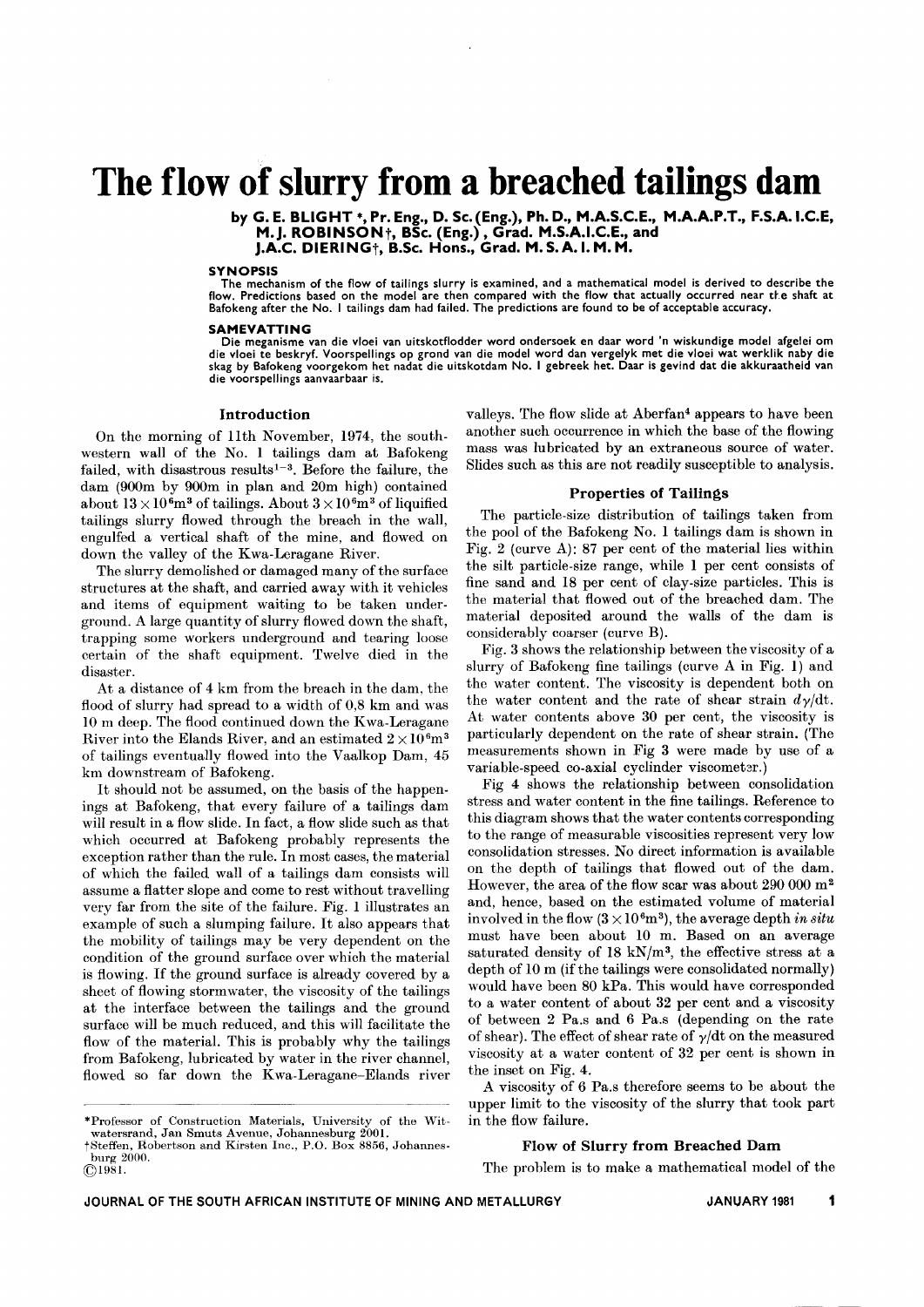

Fig. I-Failure of a slimes dam similar to that at Bafokeng, illustrating the slump mode of failure (scale I: 2500)

flow of a slurry from a breached dam after the slurry has passed through the breach, taking the following factors into consideration.

- (i) The pool area of the breached dam will act as a reservoir for the escaping slurry, and, at points reasonably adjacent to the breach, the flow of slurry will, for a limited time, assume the characteristics of a steady flow, i.e. the volume of slurry passing any two points will be the same over a short interval of time. This condition will be described algebraically by a continuity equation.
- (ii) The slurry will usually spread after escaping from the breach, the degree to which it spreads depending on the topography, which will direct and channel the flow, and on the shape of the surface of the flowing slurry.
- (iii) As the flow proceeds from the dam, it will be retarded by friction or viscous shear at the inter-



Fig. 2-Particle-size distribution of tailings from the pool of the Bafokeng tailings dam

face between the slurry and the ground surface, and will be retarded or accelerated by the slope of the ground, depending on whether it is uphill or downhill in the direction of flow. This condition will be described by an equation of motion.

(iv) Initial conditions of flow through the breach have to be assumed, as does the width of flow at various distances downstream of the breach. At the breach itself, the width of the breach, the depth of flow, and the flow velocity, all have to be reasonably assumed.

*Analysis*

The dimensions and symbols used are shown in Fig. 5. The equation of motion is derived by consideration of the equilibrium of the element between sections 0 and 1 in Fig. 5 as follows.

Downstream forces on element-upstream forces on element=(mass of element) $\times$ acceleration:

$$
\gamma A_0 z_0 + W \frac{\triangle h}{\triangle x} - \frac{\tau (Y_0 + Y_1)}{2} \triangle x - \gamma A_1 z_1
$$
  
\n
$$
= \frac{\gamma}{g} \frac{(A_0 + A_1)}{2} \triangle x. a.
$$
  
\nSince  $W = \gamma \frac{(A_0 + A_1)}{2} \triangle x$ ,  
\n $\gamma A_0 z_0 + \gamma (A_0 + A_1) \triangle b - \tau (Y_0 + Y_1) \triangle x - \gamma A_1 z_1$   
\n
$$
= \frac{\gamma a}{g} \frac{(A_0 + A_1)}{2} \triangle x, \qquad \qquad \dots \qquad \qquad . (1)
$$
  
\nwhere  $\triangle h = z_1 - z_0$   
\nFor continuity of flow between sections 0 and 1, (2)

For continuity of now between sections 0 and 1, (2)  
\n
$$
v_0 A_0 = v_1 A_1.
$$

$$
v = v_0 + a \triangle t
$$
  
\n
$$
\simeq v_0 + \frac{2a \triangle x}{v_0 + v_1}.
$$
  
\nHence,  
\n
$$
v_1^2 = v_0^2 + 2a \triangle x \cdot \cdot \cdot \cdot \cdot \cdot \cdot \cdot \cdot \cdot (3)
$$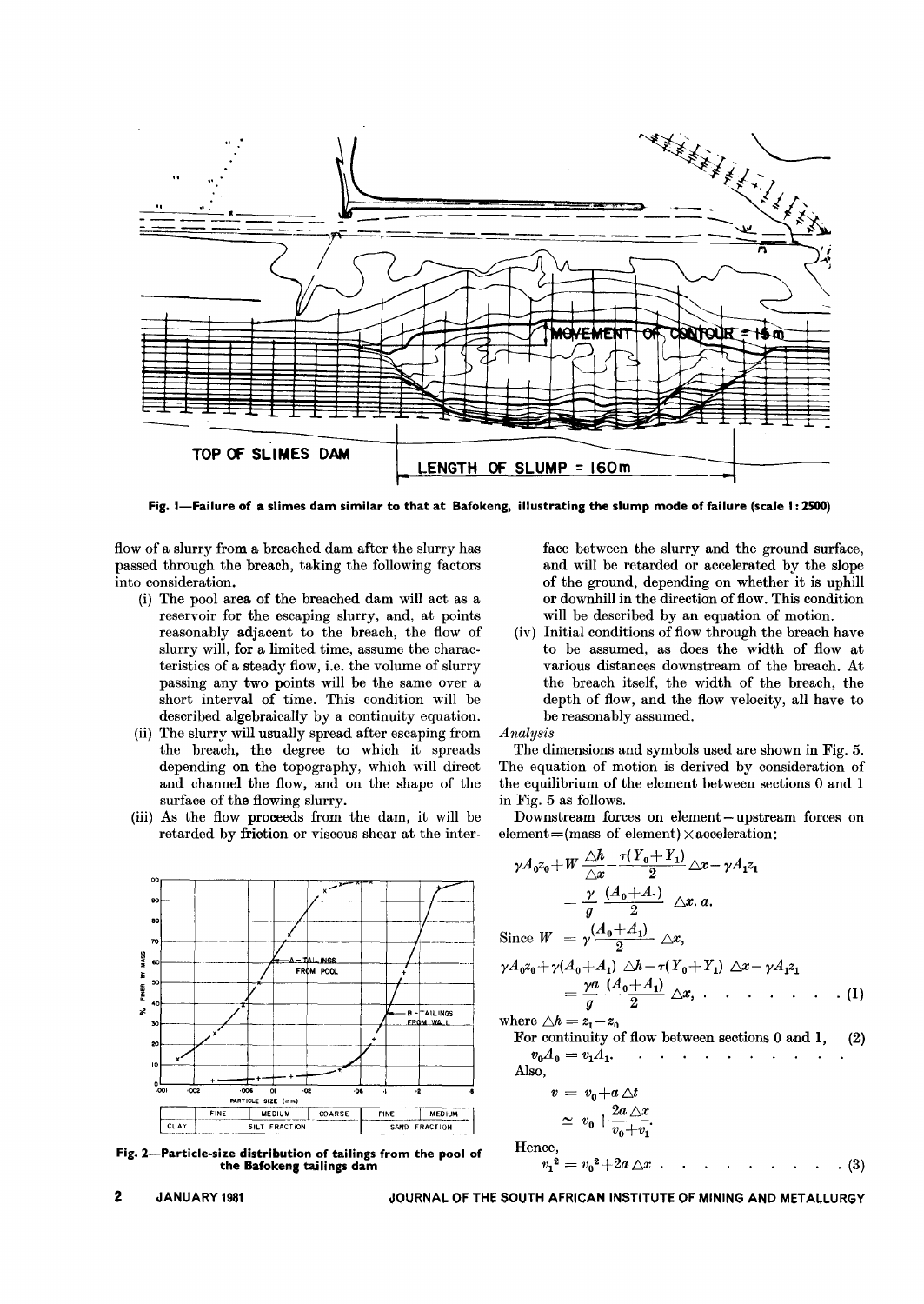

WATER CONTENT %

Fig. 3-Relationship between viscosity, water content, and rate of shear for Bafokeng mines

The shape of the slurry surface is assumed to be parabolic according to the expression

 $z = Dy^2 + Ey + F$  $\cdot$  (4) **Computer Solution of Equations** 

Equations (1), (2), (3), and (4) are solved iteratively as follows:

- (i) Estimate the velocity,  $v_1$ .
- (ii) Calculate the acceleration,  $a$ , from  $(3)$ .
- (iii) Calculate the cross-sectional area,  $A_1$ , from (2).
- (iv) In a separate iterative loop, find that value of  $F$ in (4) which gives a cross-sectional area within 1 per cent of the  $A_1$  calculated in (iii).
- (v) Find the extent of the flow in the  $y$ -direction (i.e.



the intersection of the slurry and ground surfaces), and hence calculate  $y_1$ . (vi) Calculate the centre of pressure of the down-

- stream cross-section.
- (vii) Evaluate the left- and right-hand sides of (1), and calculate the resulting force imbalance.
- (viii) Use this imbalance to obtain an improved estimate of  $v_1$ .
- (ix) If the imbalance is still too great, go to (i).

As the solution to (i) is not always unique, it is necessary to specify an initial estimate of the velocity,  $v_1$ , interactively for the computer at each step. The solution then obtained can be accepted or rejected at the user's discretion. It is also necessary to specify the  $D$  and  $E$ values in (4) at each step so that the flow is forced to follow the natural terrain and is allowed to spread out as the velocity decreases. Negative velocities or unreasonably large velocities are automatically rejected by the program, but sometimes the iterative scheme above finds a local rather than a global minimum in the force imbalance. However, these local minima are easily identified and rejected. It should also be mentioned that the very low curvature of the slurry surface  $(D \text{ in } (4))$ necessitated the use of double-precision arithmetic in steps  $(iv)$  and  $(v)$ .

## **Initial Values for the Analysis**

Fig. 4-Consolidation curve for slurry

In the estimation of initial flow conditions following a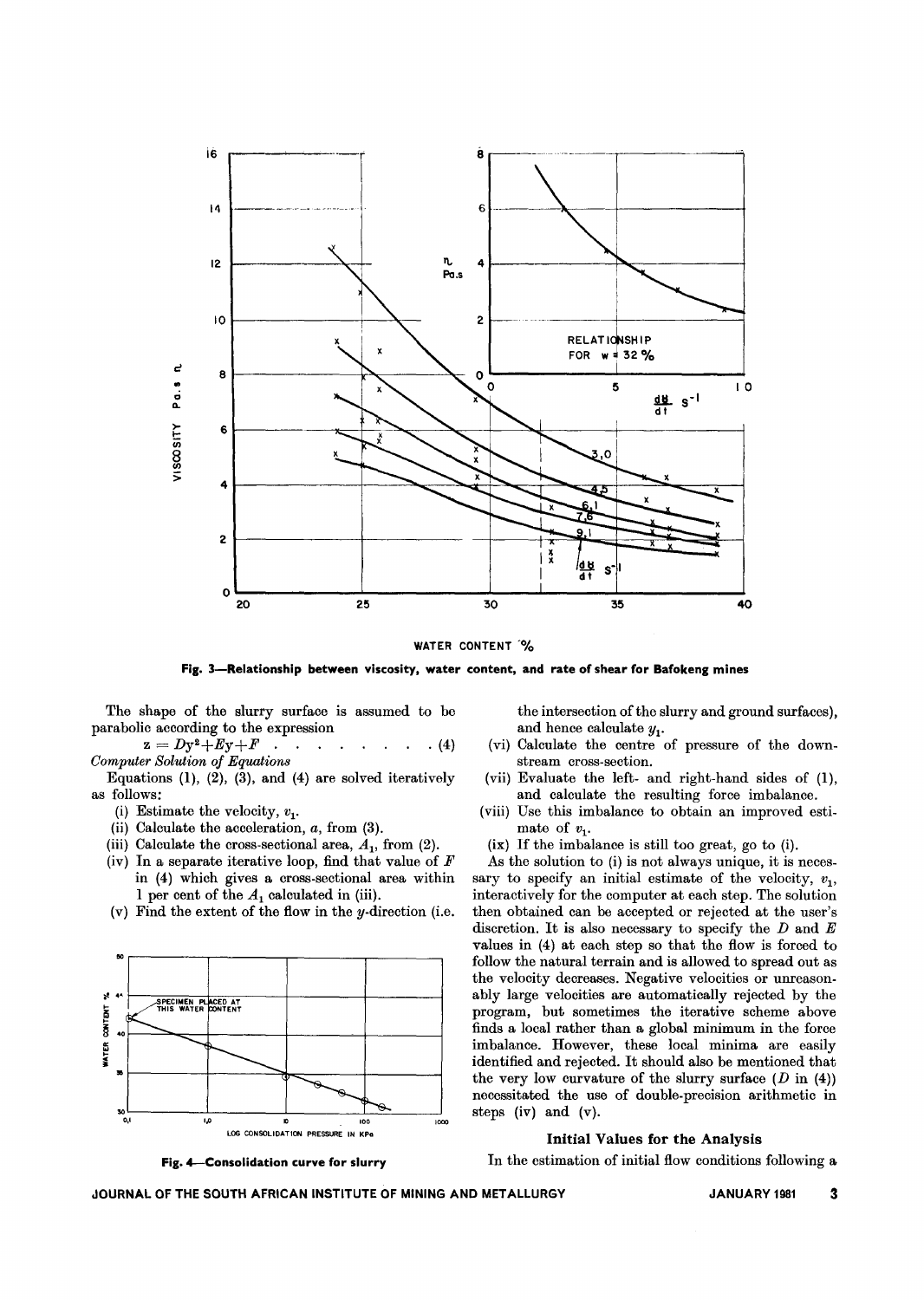



| <b>CURVE</b><br>No | Ve<br>(m/s) | D<br>eq.4           | $V_{1}$<br>(m/s) | $\mathbf{q}$<br>$(m/s^2)$ | Y<br>(kPo) | AREA<br>A(m <sup>2</sup> ) | MAX. DEPTH OF FLOW<br>(m) |
|--------------------|-------------|---------------------|------------------|---------------------------|------------|----------------------------|---------------------------|
|                    | 7,75        | $-2 \times 10^{-5}$ | 22,31            | 4,3758                    | 2,5        | 1302,78                    | 3,522                     |
| $\overline{2}$     | 7,75        | $-2 \times 10^{-4}$ | 22,22            | 4,3383                    | 2,5        | 1307,73                    | 5,77                      |
| 3                  | 7,75        | $-2 \times 10^{-6}$ | 22,314           | 4,3784                    | 2,5        | 1302,46                    | 3,282                     |
| 4                  | 7,75        | $-2$ X $10-5$       | 8,284            | 0,0857                    | 25,0       | 3508,10                    | 9,028                     |
| 5                  | 7.75        | $-2x10-5$           | 25,474           | 5,83                      | 0,25       | 1140,85                    | 3,118                     |
| 6                  | 30,0        | $-2$ X 10 $-5$      | 35,894           | 3,8836                    | 0,25       | 3134,25                    | 8,094                     |
| 7                  | 14, 9       | $-2X10^{-5}$        | 26,634           | 4,8838                    | 0,25       | 2096.38                    | 5,505                     |
| $\theta$           | 2,0         | $-2X10^{-5}$        | 0,966            | $-0,0307$                 | 0,25       | 7767,52                    | 19,639                    |





Fig. 6-Effect of the assumptions on the depth and velocity of flow

 $\bar{z}$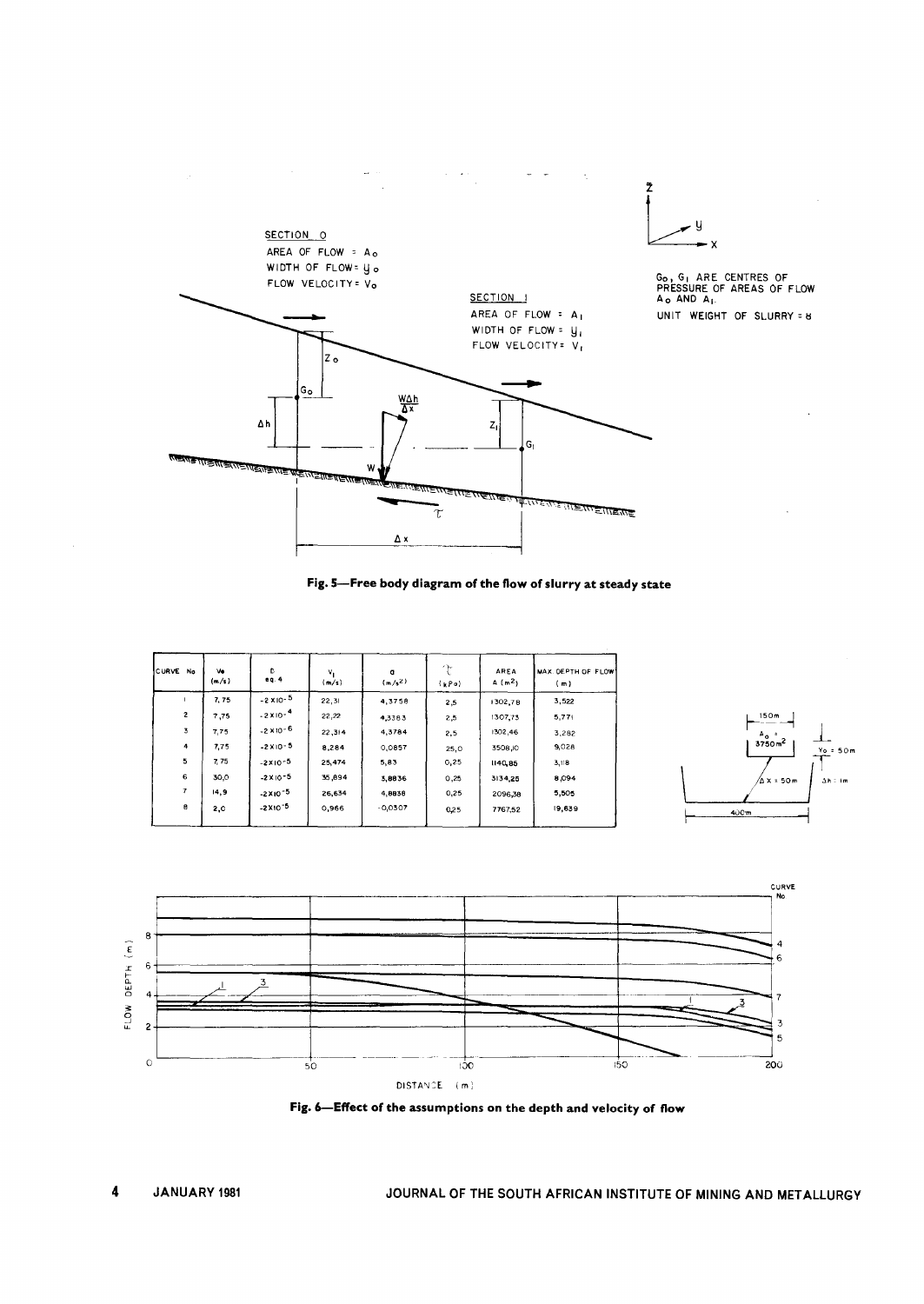breach, the hydraulic dam-break problem or surge-wave problem (Dressler<sup>5</sup>, Streeter<sup>6</sup>, Henderson<sup>7</sup>) was examined. According to these analyses, the theoretical flow velocity at the break is given by

$$
v = \frac{2}{3}\sqrt{gz}, \qquad \qquad \dots \qquad \qquad \dots \qquad \dots \qquad \dots \qquad (5)
$$
  
where z is the depth of liquid retained by the dam.

Another approximation of the initial velocity is the discharge velocity over a low weir with a depth of flow equal to half the dam height, i.e.

 $v_0 = \frac{1}{2}\sqrt{gz}$ . . . . . . . . . . . . . (6) The initial depth of flow in the dam-break problem is given as

$$
z_1 = \frac{4}{9} z.
$$
 1... 1... 17  
Dressler<sup>4</sup> found that, for rough channels, a better approximation of the initial height is

 $z_1 = 0.5$  *z*. . . . . . . . . . . . . . (8) Also of importance is the relative magnitude of the shear, or viscous drag force, between the slurry and ground interface. As seen earlier (Fig. 4), this force results from the viscosity of the flowing slurry and depends on the water content of the slurry and the shear strain rate to which the slurry is subjected. The magnitude of the shear stress,  $\tau$ , is given by

The magnitude of the shear stress, 
$$
7
$$
, is given by\n
$$
\frac{dy}{dt} = \frac{dy}{dt} + \frac{dy}{dt} + \frac{dy}{dt} + \frac{dy}{dt} + \frac{dy}{dt} + \frac{dy}{dt} + \frac{dy}{dt} + \frac{dy}{dt} + \frac{dy}{dt} + \frac{dy}{dt} + \frac{dy}{dt} + \frac{dy}{dt} + \frac{dy}{dt} + \frac{dy}{dt} + \frac{dy}{dt} + \frac{dy}{dt} + \frac{dy}{dt} + \frac{dy}{dt} + \frac{dy}{dt} + \frac{dy}{dt} + \frac{dy}{dt} + \frac{dy}{dt} + \frac{dy}{dt} + \frac{dy}{dt} + \frac{dy}{dt} + \frac{dy}{dt} + \frac{dy}{dt} + \frac{dy}{dt} + \frac{dy}{dt} + \frac{dy}{dt} + \frac{dy}{dt} + \frac{dy}{dt} + \frac{dy}{dt} + \frac{dy}{dt} + \frac{dy}{dt} + \frac{dy}{dt} + \frac{dy}{dt} + \frac{dy}{dt} + \frac{dy}{dt} + \frac{dy}{dt} + \frac{dy}{dt} + \frac{dy}{dt} + \frac{dy}{dt} + \frac{dy}{dt} + \frac{dy}{dt} + \frac{dy}{dt} + \frac{dy}{dt} + \frac{dy}{dt} + \frac{dy}{dt} + \frac{dy}{dt} + \frac{dy}{dt} + \frac{dy}{dt} + \frac{dy}{dt} + \frac{dy}{dt} + \frac{dy}{dt} + \frac{dy}{dt} + \frac{dy}{dt} + \frac{dy}{dt} + \frac{dy}{dt} + \frac{dy}{dt} + \frac{dy}{dt} + \frac{dy}{dt} + \frac{dy}{dt} + \frac{dy}{dt} + \frac{dy}{dt} + \frac{dy}{dt} + \frac{dy}{dt} + \frac{dy}{dt} + \frac{dy}{dt} + \frac{dy}{dt} + \frac{dy}{dt} + \frac{dy}{dt} + \frac{dy}{dt} + \frac{dy}{dt} + \frac{dy}{dt} + \frac{dy}{dt} + \frac{dy}{dt} + \frac{dy}{dt} + \frac{dy}{dt} + \frac{dy}{dt} + \frac{dy}{dt} + \frac{dy}{dt} + \frac{dy}{dt} + \frac{dy}{dt} + \frac{dy}{dt} + \frac{dy}{dt} + \frac{dy}{dt} + \frac{dy}{dt} + \frac{dy}{dt} + \frac{dy}{dt} + \frac{dy}{dt} + \frac{dy}{
$$

$$
\tau = \eta \frac{d\gamma}{dt}, \qquad \qquad \ldots \qquad \qquad \ldots \qquad \qquad \ldots \qquad (9)
$$

and  $d\gamma$  dt is approximated by

$$
\frac{dy}{dt} = 2v/z, \qquad \qquad \ldots \qquad \qquad \ldots \qquad (10)
$$

where  $z =$  total flow dept

 $v =$  average velocity over the section under consideration.

In order to determine the sensitivity of the calculations to variations in the initial assumptions, a series of analyses was performed in which the initial velocity, the shear stress, and the value of *D* in equation (4) were varied. The following were the other values assumed for these calculations:

Initial area of breach,  $A_0 = 3750$ m<sup>2</sup> (total height of 50m  $(y_0$  in Fig. 1) and width of 150m)

Density of slurry,  $\gamma = 1800 \text{ kg/m}$ 

Length of step,  $\triangle x = 50$ m

Drop in height,  $\triangle h = 1$ m.

The width of the second section was taken as 400m with vertical sides.

The values assumed for the parameters and the results obtained are shown in Fig. 6. The following conclusions can be drawn from these results.

- (i) The magnitude of *D* does not influence the values of *VI* and acceleration *a,* but does considerably influence the maximum flow depth (curves 1, 2, and 3). Because the slurry surface is expected to be rather flat at large distances from the breach, a value of  $D = -2 \times 10^{-5}$  was adopted.
- (ii) The magnitude of  $\tau$  has only a minor influence on  $v_1$ , acceleration  $a$ , and the maximum flow depth (see curves 1, 4, and 5). The magnitude of the term  $[\tau(y_0+y_1)\triangle x]/2$  is generally much smaller than the remaining terms in equation (1). Some idea of the value of  $\tau$  in the Bafokeng failure can be gained by the application of equations (9) and

(10): for example, for an average velocity of IOm/s and a flow depth of Im,

$$
\frac{d\gamma}{dt} = 20 \text{ s}^{-1},
$$

which is beyond the range of the measurements shown in Fig. 4. However, it will be seen that  $\eta$ will be less than 2 Pa.s and  $\tau$  will therefore be less than 40 Pa.

(iii) The magnitude of the initial velocity,  $v_0$ , influences the results markedly (see curves 5, 6, and 7). The value of  $V_0$  of 7,75 m/s is half of the value obtained from equation (6), while  $V_0$  of 14,9 m/s was obtained from equation (5). The values of  $V_0$  of 30,0 m/s and 2 m/s were assumed to be the maximum and minimum values possible.

Intuitively, it was felt that the value predicted by equation (6) was probably reasonable, and this choice was used as a starting value for further calculations.

# Analysis **of 1974 Slurry Flow**

A back analysis of the 1974 failure at Bafokeng was important as a means of calibrating the analysis. Unfortunately, the available written and photographic evidence tends to concentrate on the mode of failure of the dam, rather than on the effects of the ensuing flow of slurry. However, the following relevant information could be abstracted from the records of the court enquiry.

*Velocity of the Flow*

(a) Approximately  $3 \times 10^{6}$ m<sup>3</sup> of tailings escaped from the dam in 40 to 60 minutes.

If the area of the flow through the breach measured lOOm wide by IOm deep (see (iii) below), the average escape velocity would have been about IOm/s.

- *(b)* The cladding of the winder house was seriously damaged to a height of about 5m, but the structure of the building remained intact. A 5m depth of stagnant slurry adjacent to an obstruction such as the winder house would correspond to an unobstructed flow velocity of about IOm/s.
- *(c)* The flow was sufficiently strong to erode away part of an earth base for a concrete water reservoir 300 m from the breach, but not strong enough to damage the reservoir.
- *(d)* The flow was not strong enough to seriously injure persons caught in it by eddies, turbulence, and undercurrents (as would be expected in turbulent flow). More damage appeared to be caused by the slime saturating clothes and entering orifices such as eyes, mouths, and noses. Experience of falling during waterskiing indicates that the velocity was probably less than 40 km/h or Um/s.

From the above evidence it seems reasonable to assume that velocities close to the breach were of the order of 10 m/s (36 km/h).

# *Depth of the Flow*

*(a)* The initial wave of slurry was sufficient to just flow over a concrete apron next to the shaft, which was 150m away from the breach. The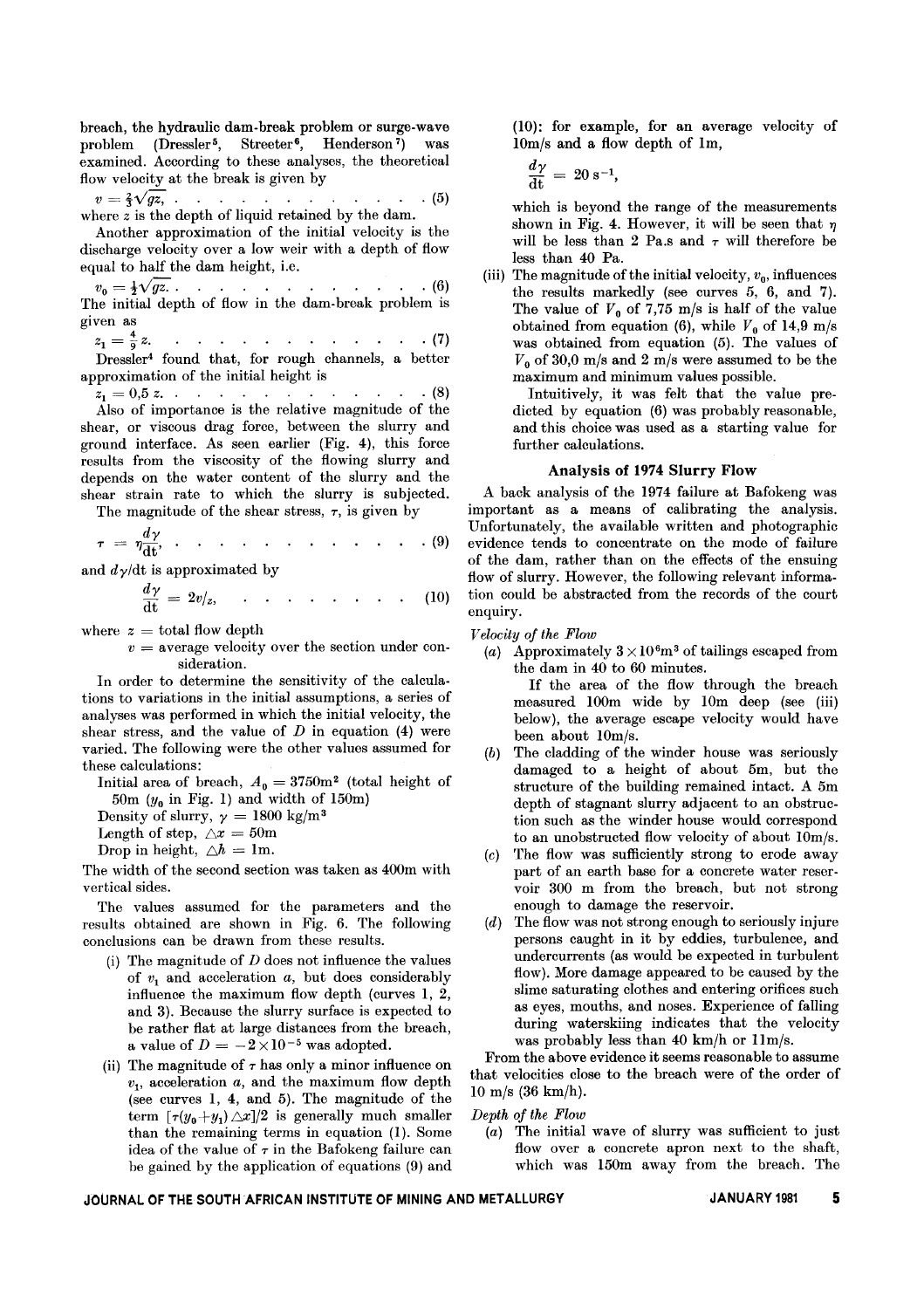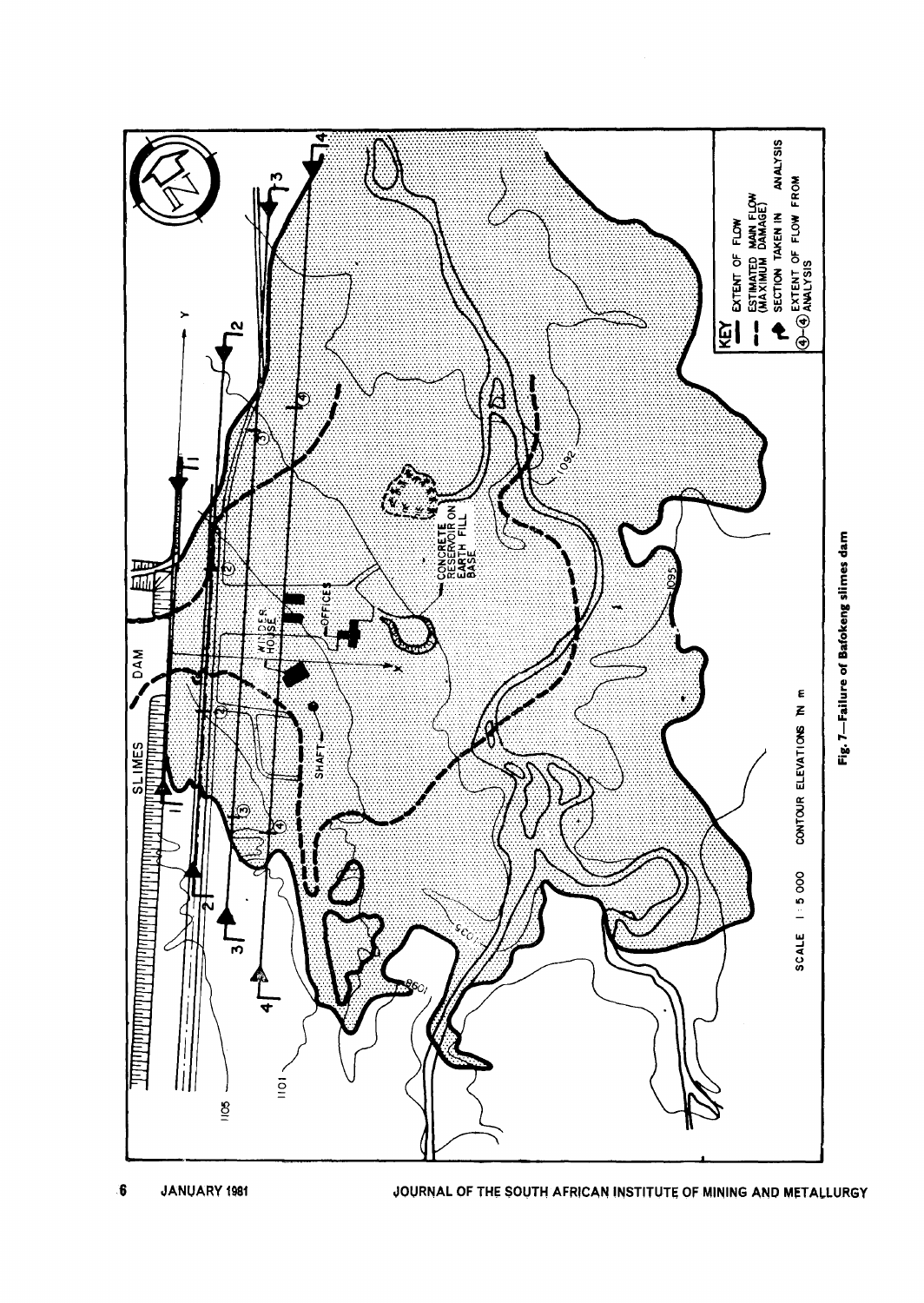

Fig. 8-The flow profiles and parameter values assumed

depth of flow at that point was approximately Im.

- *(b)* The flow was not deep enough to submerge motor cars parked directly in line with the breach. (As the main wall broke, one person attempted to drive his car through the slurry to get it to high ground.)
- *(c)* Persons washed away in the slurry were attempting to reach the water reservoir, which remained above the flow.
- *(d)* The depth of the flow at the water reservoir 300m away was estimated to have been less than Im.
- (e) The unobstructed flow in the vicinity of the winder house was approximately I,5m deep.

These observations indicate that the steady depth of flow in the area studied was only about I to I,5m. (Obstructions in the flow path, such as the winder house, would have increased this height locally.) *Width of the Breach*

- *(a)* According to eyewitness accounts, the initial breach was approximately 5m deep and between 10 and 20m wide.
- *(b)* The final breach of the 20m high wall was about 110m wide at the bottom.

*Survey of the Area*

Results of a survey of the area after the failure are shown in Fig. 7. The outlines of the flow, as interpreted